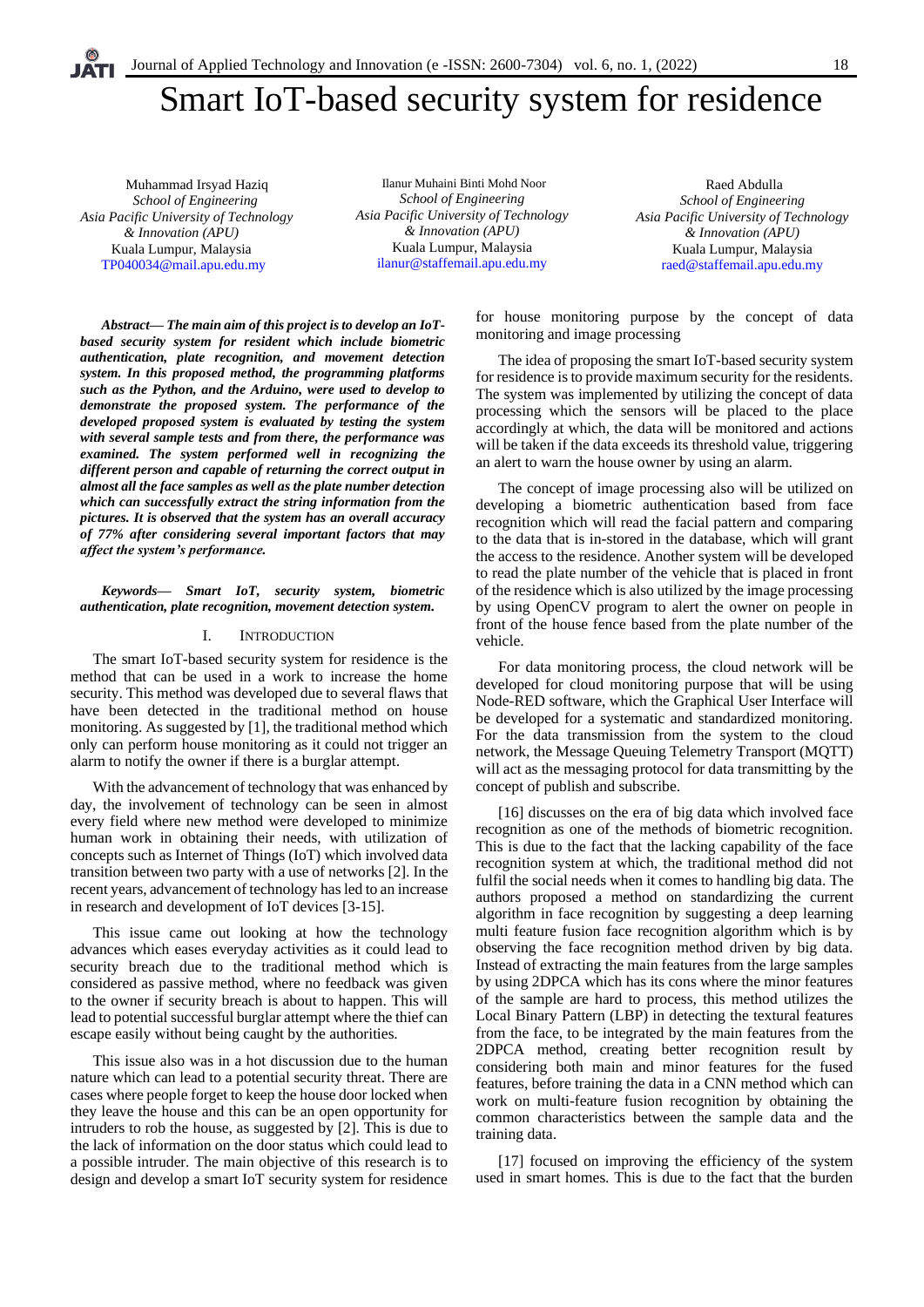was observed in the recording and analysis system where it consumed a lot of memory space which produces a huge burden on the platform on computation. The authors proposed a solution to the problem by introducing the event-triggering based system for video recording for the smart homes. The video recording will be initiated under effective sensing approach where PIR sensors assisted the IP-camera by enabling the recording in a specific direction as well as triggering the recording function for the other IP-cameras which are placed in other rooms, where the wireless camera initiates recording function during the targeted motion interval by implementing the Multi-Scale Structural Similarity Detection technique. RFID tags were utilized in this project for identification purpose at which aided the PIR sensor to transmit a signal to trigger the video camera at the place where the motion was detected.

[18] discusses on the possibility of applying the concept of computer vision in IoT in improving the security system in Smart Cities, Smart Homes, and Smart Towns. The authors proposed after looking at the drawbacks from the current system which still rely on human involvement on monitoring the footage. proposed an approach of utilizing Internet of Things as one of the alternatives to work with the IP cameras. This is by using the computer vision concept to study the pictures that was captured from the camera for people detection purpose, leading to the work of obtaining the pictures which contain people and the process of handling the pictures that mimics the sensor with two states. This paper also provides a solution by analysing the entire sequence, replacing the method of using pictures as sensor to isolate the picture in IoT.

[19] proposed one of the approaches by using the visual cryptography where it involves the process of secret sharing which encrypts the secret image to shares which hides the data about the original secret image. This will make the face recognition process to be more secure as the face was dithered in two different host images which were kept in different data servers. This enables the process of extraction of the original image by analysing the both sheets together at which the private image will not be shown in single data sheet. This was proposed under an algorithm which combines CVC and Siamese network which is vital in representing the learning feature for one shot learning. This system brought a tremendous result where it achieved an accuracy rate of 93% compared to the current methodology that were used in the industry. the limitation of this system that the difficulties to handle the data when handling larger dataset which will affect its accuracy and consistency of the system.

#### II. SYSTEM IMPLEMENTATION

Fig1. shows the block diagram for the project. The input of the system will be based from the sensors that will be placed to the specific place where the data input will expect to be extracted such as the camera and the PIR sensor.

The processing center also will be utilized by the Microcontroller Unit (MCU) which uses the Arduino Mega 2560 as the main programming board as well as the Raspberry Pi 4 which handles image processing related activities. The output of this project will be expressed by the behavior of every actuators that were used in this project that were programmed from the programming board which decide the output based from the condition that were satisfied from the input data. The output of this project also will be displayed from the cloud network for better monitoring experience with the aid of the wireless network.



#### Fig. 1. Overall lock diagram

This project uses sensors such as the PIR sensor, and the camera to detect any input before being transferred to the microcontroller board such as the Arduino Mega at which, the input data will be processed, generating an output such as the alarm to alert the user at which all the decisions will be computed via programming language that was uploaded inside the microcontroller board. For the cloud network, it will be uploaded via the MQTT network which enables the function of IoT and it will be displayed in the GUI that have been developed by using the Node-RED software.

For the process, the scanned face will be converted to a 128-dimensional unit hypersphere by applying deep neural network. This type of representation gave a good view on differentiating different person through a large distance between the two embedded faces in the system. The feature classification will be applied by using clustering method to compare the scanned face to the database. All the activities will be sent to the cloud network for the owner to monitor anywhere and anytime.

Fig 2. shows the flowchart to explain the working principles for the face recognition system. The system will start by opening the camera to perform the face scanning process. Firstly, the user input will be asked so that the face that will be scanned will be classified by the input that will be entered by the user. After the face scanning process was completed, the input which is the image of the scanned face will be stored in the database which is the directory that will be created upon completion of the face scanning process for the first time.

After that, the process of training will be performed by the system. The training process is one of the concepts under machine learning that was applied to this project. to explain this, the training process was performed to let the system learn the facial pattern that was saved into the database so that the system will recognize the incoming faces that will be scanned on the second phase of the face scanning process. Going for the second phase of face recognition system, the camera will be opened again to scan the incoming faces for authentication purpose and thus, decide whether the person can enter the house from the system output. Once the face was detected, the facial pattern that was captured by the system will then brought to compare from the pattern saved from the database and as the input data which is the facial pattern from the second phase of the face recognition system compared to the pattern in the database, it will produce an output based from the result of the comparison at which, the door lock will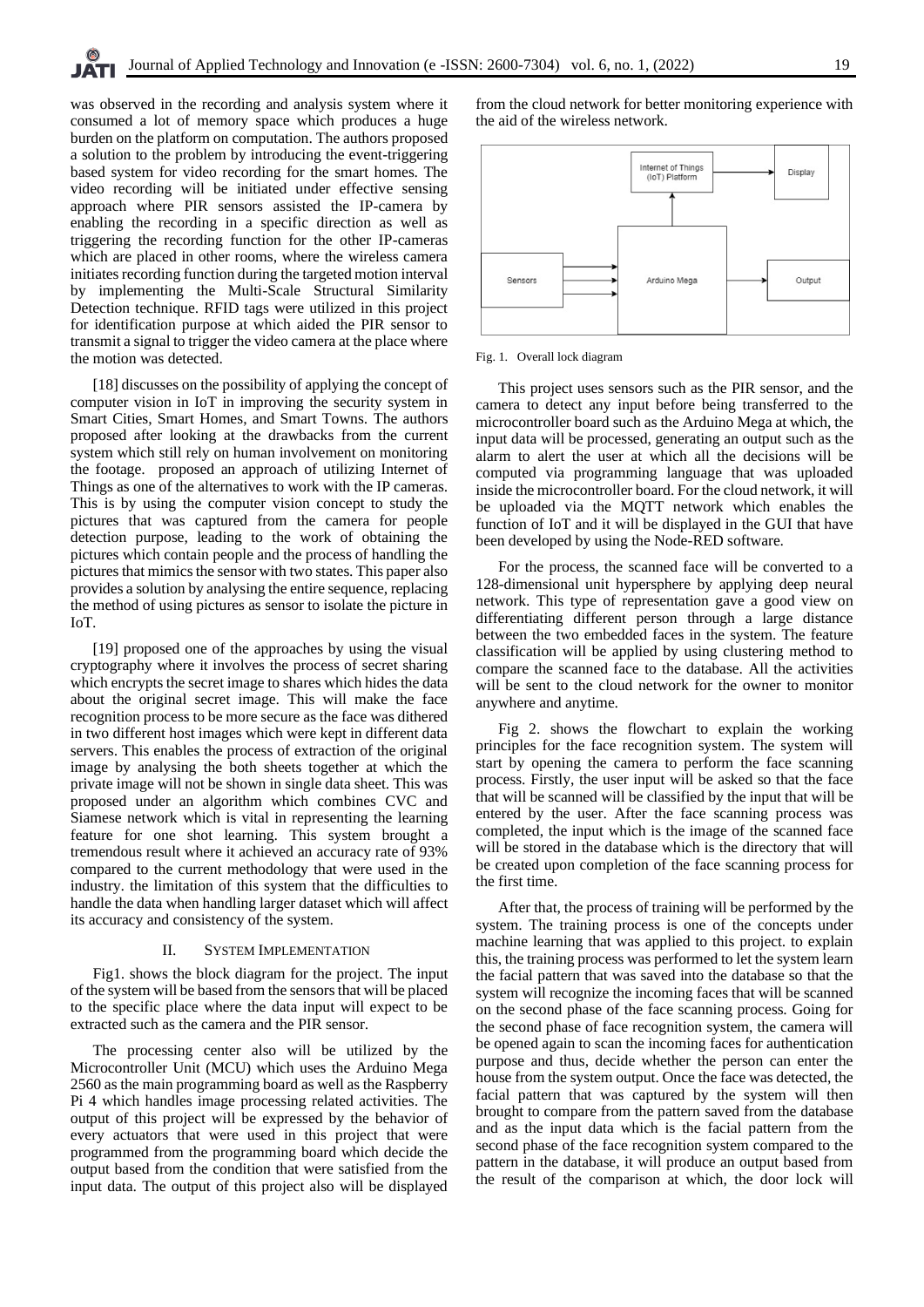behave accordingly from the actuator that was installed at the house door. If the input facial pattern matched with the database, the door was set to unlock and vice versa if the system does not recognize the input face that was scanned.



Fig. 2. Flowchart for face recognition system.

Fig 3. shows the final flowchart for the process of number plate detection. This system will be initiated upon the input that have to be entered by the user whereas the plate number's credential was entered as a registration method for this system. After that, the plate number's information was then saved and stored to database.

For the main system, the system was executed by assessing the camera for scanning the incoming plate number. After it detects the plate number, it will draw the rectangle as the area of interest at which the contour will be drawn to indicate that the plate number was detected. After that, from the contour detected, the plate number information will be extracted and followed by the area of contour that was cropped upon the activity. It was then, the information from the plate number was converted to string form and then information will be displayed to compare from the input data. After compared with the data from database, the output will be based from how same the plate number information the input is with the database. If the input matches the database, the gate will be unlocked which grant access for the user to enter and vice versa if there is an unmatched data.



Fig. 3. Flowchart for the plate number recognition system.

Fig 4. shows the overall circuit diagram for the proposed project. It is powered by two peripherals which are Arduino Mega and Raspberry Pi 4 2GB Model. Since the Arduino did not have the Wi-Fi built in to support cloud computing, the ESP-01 will grant access to Wi-Fi network to the Arduino program. From Fig 4., it was observed that the logic converter was used to connect the Arduino to the NodeMCU model. It is because the difference in operating voltage for both microcontrollers at which, voltage standardization was executed.

The sensors that were observed from Fig 4. such as the PIR sensor, magnetic contact switch, and 12VDC Solenoid Door Lock, and the camera. The PIR sensor will be placed at the door for motion detection, as well as the camera that will be placed at the door to undergo biometric authentication by face recognition method. The magnetic contact switch will be placed at the window which will trigger alarm if the contacts were separated, indicating the window is opened. For the solenoid door lock, it will be placed at the door and will unlocked upon the matching pattern that will be conducted via biometric authentication process. For the connection, it was connected via relay due to different operating voltage from the Arduino Mega board.

For the camera, it will be placed at the front gate as well as at the front door to implement computer vision system to recognize face and the vehicle registration number. The program will be computed inside the Raspberry Pi 4 2GB model which can handle python language. The output which act as a trigger alarm such as the LED and the buzzer alarm to notify the owner in case the threshold value was exceeded, were also connected to the system.



Fig. 4. The schematic diagram

# III. HARDWARE RESULTS

For the face recognition system, the system will begin by entering the usernames to be saved in the database. For this system, a number of 5 names can be saved in the database. After that, the face scanning process was performed. For this stage, an input from user was required to enter their designed user ID to be aligned with the usernames in the database. After the face scanning process was successfully executed, it will be saved to a directory as shown from Fig 5.

Fig 5. shows the list of scanned faces that were executed during the second process. As seen from the names, the user ID that was entered was being assigned for every designated faces. After that, the face images from the database will be set to train to enable the machine to recognize every facial pattern based from the user ID and the names entered from the beginning process. The final process will be the recognizing the face from the database where a video stream will be loaded and the user will place their face to it to let the system read the facial pattern and thus, comparing from the one from the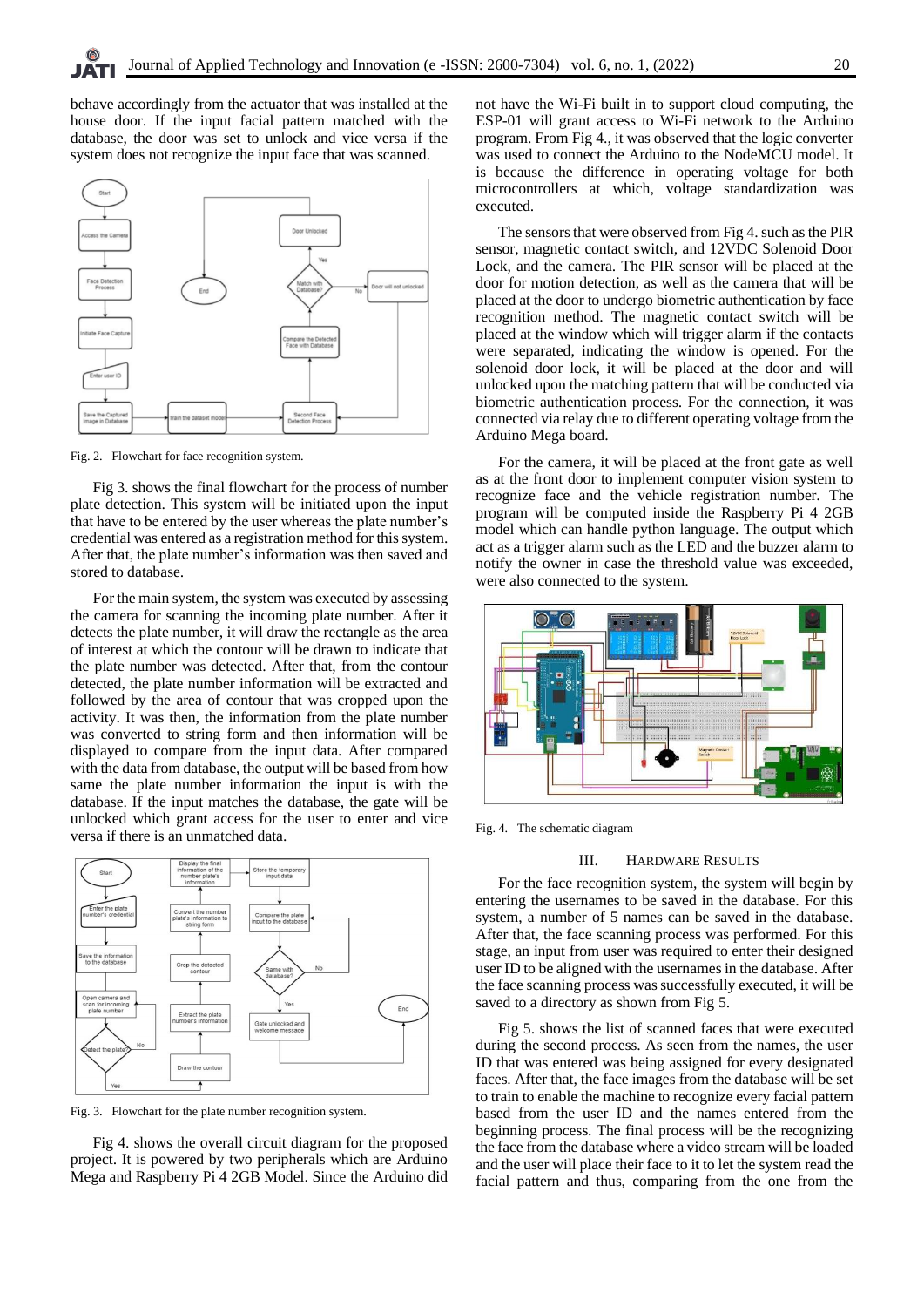database, if there is a match, it will return the username as well as the welcome message. In the event of matching pattern, the lock will be unlocked to let the user to enter the house.



Fig. 5. The directory for all the saved faces

For the plate detection system, the user was again required to enter the plate number information to be saved from the database. Same as the face recognition system, the system can hold up to 5 plate number information in the database. For recognition process, a video stream will be loaded to detect any area that can be considered as the plate number based from the contour made to highlight the area of the plate number, before extracting all the plate information and displaying it in string format, with the help of numbers of filters applied in order to reduce the noise to the video stream. After the string information from the plate number was extracted, the recognition process was taking place by comparing the string information to the list of information from the database to check if the plate information matches any from the database. If there is a match, a welcome message will appear as well as deactivating the sensor located at the gate to let the vehicle in. For the data processing, both PIR sensor and ultrasonic sensor were used. The GUI that was developed was shown from Fig 6.



Fig. 6. The GUI for data monitoring

From Fig 6., all the data from both sensors were displayed here. For every status of '1' from the PIR sensor, a message of 'Motion Detected..' will appear and increasing the value of count, from the gauge from the top right from Fig 6., it will record how many motion detected and the middle indicator will display the distance fetched from the ultrasonic sensor.

#### IV. TESTING OF THE PROPOSED DESIGN

# *A) Detecting Different Person Using the Face Recognition*

This test was conducted to examine the system developed perform when it comes to correctly detect the person based from its facial pattern. To recall, this system uses the Haar Feature-based classifier which was one of the methods used for detecting object. It gave an insight on the concept of machine learning where the cascade function was brought to train from the images so that it can function well in detecting the object in images or videos based from the pattern detected by the function. To run this system, the program will be uploaded to the Raspberry Pi 4 which act as the main board to handle the image processing related function. After that, the camera which is the Intel Depth Camera D435i was connected to the Raspberry Pi 4 model to enable the video to be loaded from the board when the program runs. During the program runs, the cascade function will predict the pattern and return the username as an output for this project.

In this test, the person's name which is in the video frame was 'Shahrul', and the system recognizes the facial pattern that was from the video input to be matched in the pictures from the database and thus, returning the username as the output according to the user ID name since the name 'Shahrul' was assigned the user ID 1 from the database. This output is based from the 20 scanned sample under this user ID which makes the face detection process to be easily performed. The matching percentage also was displayed from the output video which shows how many percentage the facial pattern from the video input matches the facial pattern that was saved from the database and for this case, the percentage of similarity between the face input and the database is at 23% and this is due to the obstacle that present at the face input as the sample wore a mask which covers a minor part of his face during the recognition process. The tabulated data shows the system's accuracy when it comes to detecting different people based from the face input to be compared in the database.

TABLE I. THE TABULATED DATA FOR RECOGNIZING PERSON.

| Test | <b>Face Sample</b><br>Input | <b>Output</b> name<br>return | <b>Match Status</b> |
|------|-----------------------------|------------------------------|---------------------|
|      | Shahrul                     | Shahrul                      |                     |
|      | Amirul                      | Amirul                       |                     |
|      | Irsvad                      | Irsyad                       |                     |
|      | Zubair                      | Zubair                       |                     |

Table I shows the output name based from the face input. It shows that the system functions well in differentiating all 4 sample faces based from its facial pattern, making the system's accuracy of detecting different person to be at 100% based from the 4 sample faces that examined. Despite its superb performance in differentiating person looking from its accuracy, the fact that the factor that really contributes to this excellent performance is the lighting of the surroundings which made the process of extracting the facial pattern from the face input, to be far easier to be brought to compare from the images saved from the database. One factor also has to be noted that this only took place in detecting the frontal part of the face and the different angle of faces will conducted in another set of tests.

#### *B) Recognizing Faces in Varying Lighting Environment*

This test will be performed to test the system's capability in capturing the facial pattern under distorted environment which for this case will be the surrounding's lighting. To make sure everything is clear, all the saved images from the database was taken in an excellent condition of lighting which the rate of pattern acceptance and exposure to be highlighted is far more in-depth, to ensure every pattern of the face have successfully read by the system for easy detection. This system will be implemented same as the first test as the configurations and the program used is the same. What is different is the type of environment of the test being carried on.

The test result of the subject being tested under clear environment which provide good lighting for the face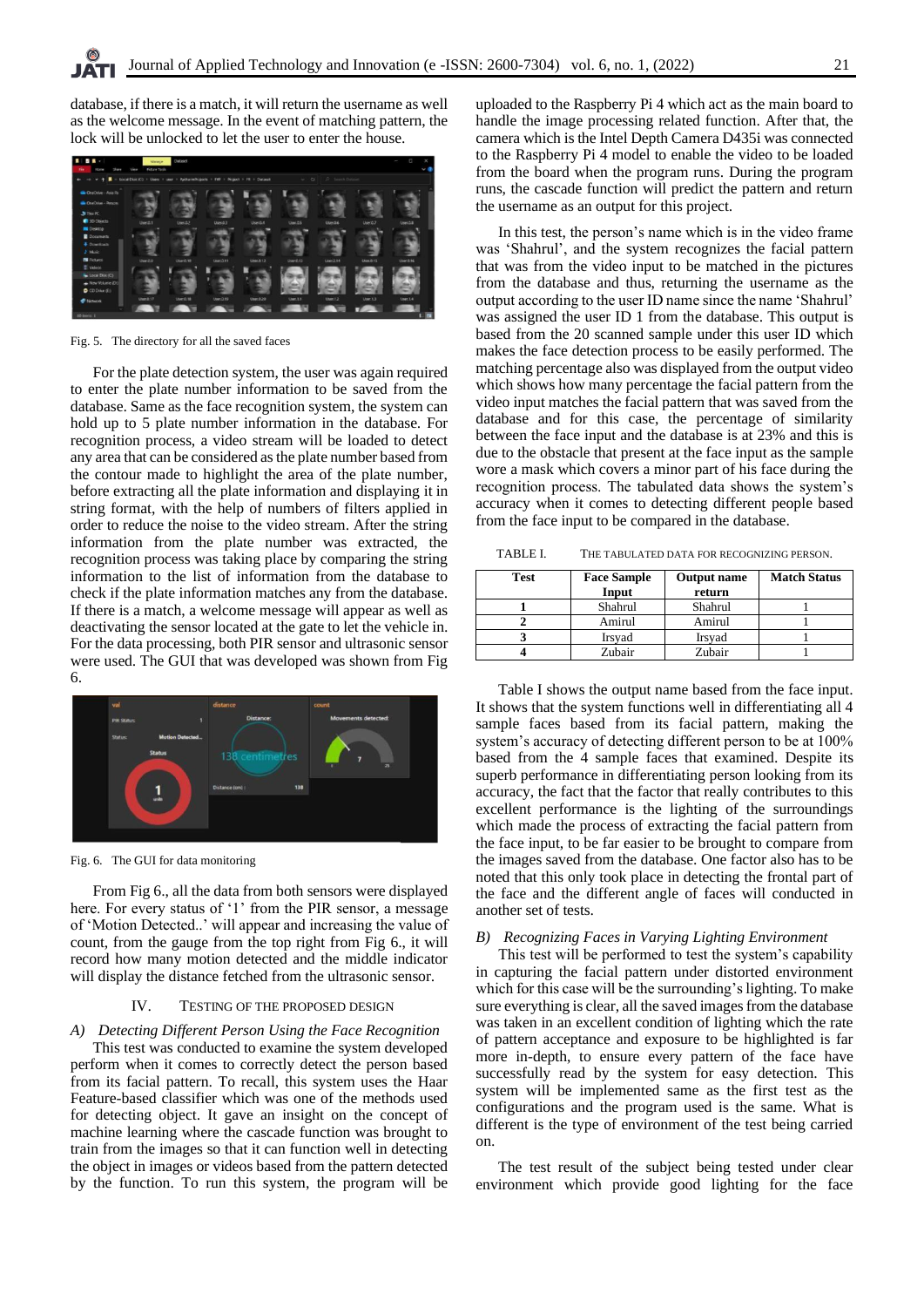recognize the face correctly as the output returns the name 'Irsyad' from the face sample test. However, the problem arises when it comes to recognizing the face under low light environment. As the result, the system returns the name 'Unknown' indicating that the facial pattern by the sample face 'Irsyad' does not match any pattern from the database. To add things up, the matching percentage also was observed at - 6% which clearly explains that the facial pattern does not matched any facial pattern from the database. However, there are cases where the system successfully recognizes the face under low light condition.

| TABLE II. | TABULATED DATA FOR RECOGNIZING PERSON UNDER LOW |
|-----------|-------------------------------------------------|
|           | <b>LIGHT</b>                                    |

| <b>Test</b> | <b>Face Sample</b> | <b>Output names</b> | <b>Match Status</b> |
|-------------|--------------------|---------------------|---------------------|
|             | Input              | return              |                     |
|             | Amirul             | Amirul              |                     |
|             | Irsyad             | Unknown             |                     |
|             | Shahrul            | Irsyad              |                     |
|             | Zubair             | Zubair              |                     |

Table II. shows the tabulated data regarding the performance of the system in recognizing the faces in low light condition. Among all 4 face samples that were tested, 2 face samples were successfully identified with correct name return while the other two face samples were given a mismatch name return and unknown condition. To conclude, the system's accuracy in recognizing the face under low light condition is at 50% which is average for a system to perform. Recognizing faces under varying lighting condition always been a challenge for a developer as the absence of light will reduce the system's capability in recognizing the facial part that cannot be read by the classifier due to the facial feature is hidden upon the insufficient amount of exposure and hence, leading to ID mismatch due to the insufficient amount of data packed to be compared to the saved faces in the database to return the correct output for the face samples.

# *C) Recognizing the face based on different angle and expression of Faces*

This test was conducted to examine the system's capability in recognizing the faces based on the expression given by the face sample as well as the recognizing faces from different angles. This is to test the system whether it could recognize the face based from the less amount of facial pattern that present from the face sample to return the output name correctly. Same as the previous test, this system will be implemented same as the first test as the configurations and the program used is the same. What is different is the expression and the angle difference of the face sample that will be executed for this test. The test result of recognizing the faces when the face is at different angle shows that (from the video stream), the face sample 'Irsyad' was tilting his face slightly on his left side yet the system can return the correct output name according to the face sample. While the face sample 'Zubair' was tilting his face in a steeper angle towards his left side in the video stream. Even with such action performed by the face sample, the system successfully detects the facial pattern and return the correct output name 'Zubair' from the video stream.

TABLE III. TABULATED DATA FOR FOR DIFFERENT ANGLE AND EXPRESSION RECOGNITION

| Test | <b>Face Sample</b> | <b>Output name</b> | Match  |
|------|--------------------|--------------------|--------|
|      |                    |                    |        |
|      | Input              | return             | Status |
|      |                    |                    |        |

| Amirul  | Amirul  |  |
|---------|---------|--|
| Irsvad  | Irsvad  |  |
| Shahrul | Unknown |  |
| Zubair  | Zubair  |  |

Based on Table III, the system's capability was studied to conclude the system's accuracy on detecting the person when the person shows different angle of face to the camera as well as giving an expression during the recognition process. It was studied that the system accuracy is at 75% as 3 face samples were successfully recognized by the system upon the criteria that have been satisfied for this test. Despite of not showing the overall facial region to the camera, the system done well in recognizing the face as the exposed part of the face can be read by the system and hence, returning the correct output and the same thing occurred in recognizing the face with expression as most of the facial pattern can still be read even there is a difference in the facial mapping at the face input, making the system could execute well in these kind of situations.

#### *D) Plate Number Detection*

This test was conducted to examine the performance of the system in recognizing the text from the plate number that was attached from the vehicle. Based from the program codes that were developed to build the system, apart from all the filters that have been applied to ensure the output of the system is on the best condition. all the programming work was compiled in the Raspberry Pi 4 as the main board to handle the image processing related function. A video stream will be loaded which is sourced from the Intel Depth Camera model d435i as the camera lens. With the aid of the Pytesseract function, the ability to extract the string information from the plate number can be done. Fig 7. shows the test results that were applied to the test images to test the system's ability to read the plate number.

**B** L Recult X OIC 4

Fig. 7. The test result for plate detection system.

Based on Fig 7., the system handles the image well as it can detect the area that can be consider as the plate number and do its job to extract the string information and displayed at the result section, which states the string 'XOIC 4' which matches the text that was read from the result section. Apart from the Malaysian plate, this system also was brought to test in a foreign country's plate number which has the different color that was applied to its plate number.